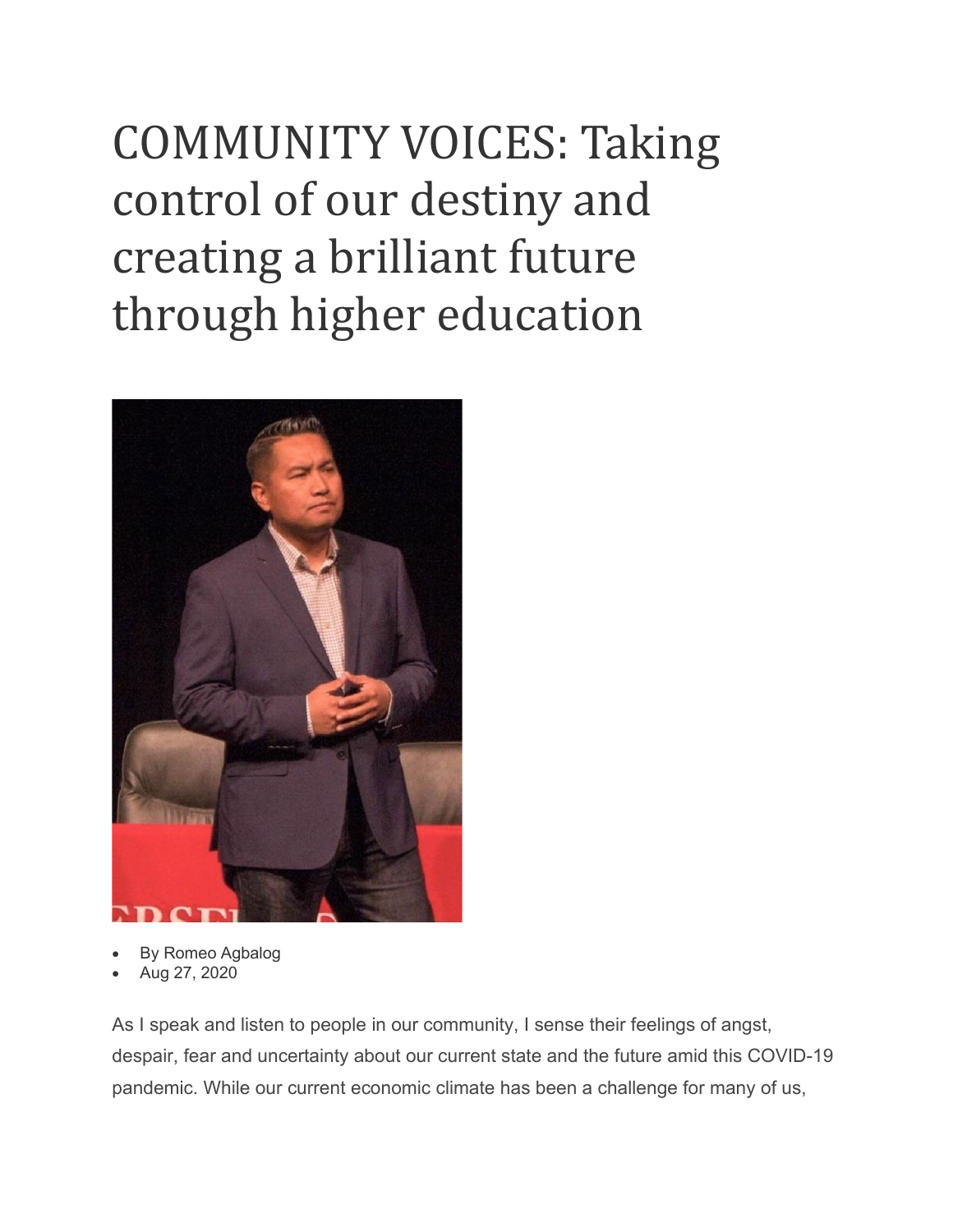higher education is one way each of us can take control of our own destiny and help create the future we want to see.

In the midst of widespread unemployment and economic austerity, now has never been a better time to enroll at Bakersfield College. While most of us are sheltered in place, we can take advantage of this time to upskill or chart a new career path to compete in tomorrow's job market, or post-COVID-19 economy, and be able to do this all from the comfort and safety of your own home.

As many of our local educational institutions work to adapt to the ever-changing public health environment, BC was one of the first institutions to evolve and innovate, shifting instruction and student services online weeks before Gov. Newsom announced his first stay-at-home order back in March.

Though some students may be apprehensive of taking courses online, and the application process may seem cumbersome, know that BC has demystified these processes, and its dedicated faculty and staff are ready, and working around the clock to be as accommodating and flexible as possible so that no student falls through the cracks.

Also to get students started on their educational journey, BC launched the Student Information Desk, or SID, a virtual Welcome Center that is a one-stop shop to connect students with counselors, advisers, admissions and financial aid technicians, and other resources ready to help you join the Renegade family. It's simple, just go to [www.bakersfieldcollege.edu](http://www.bakersfieldcollege.edu/) and click the "Get Help Now" button, and you'll be connected with a BC representative via Zoom who will get you started on your educational pathway.

Now online coursework and learning may seem daunting to some, but take comfort that BC was leading the way in quality online instruction long before the pandemic, and it's not as hard as you might think if you give it a try. If you have trouble grasping a concept or finishing up a project, you may lean on the support of professors and the academic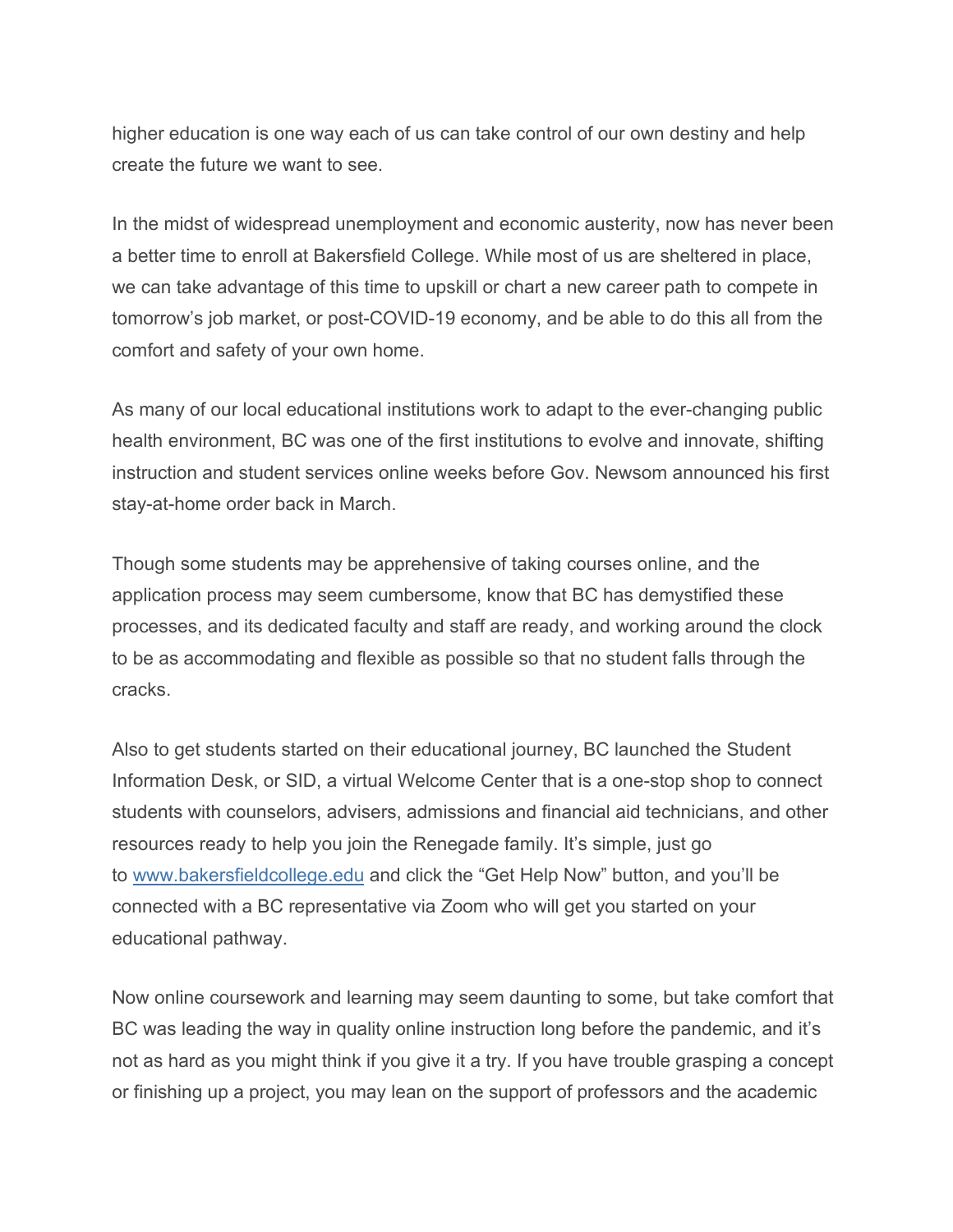support staff at the Writing Center, Tutoring Center, MESA and more, who are all available on virtual platforms to help.

Further, BC also knows that many parents, students and educators alike have concerns embarking on another year of online instruction for their children in K-12 schools, so BC partnered with the Kern County Superintendent of Schools office to offer a four-course certificate in effective teaching and learning online to give educators additional skills and training to help make online teaching more impactful for Kern County children and families.

If food insecurity or other household difficulties stemming from this COVID-19 pandemic are prohibiting you from enrolling, the Renegade Pantry has implemented a drive-thru pickup and partnered with Community Action Partnership of Kern to provide food and hygiene items to our students throughout the school year.

Perhaps you're on the fence about enrolling full-time but want to make a change and lend a hand during these challenging times. BC has created plenty of opportunities to do just that. Drawing upon the American spirit of neighbor helping neighbor, BC has created a one-unit course in contact tracing that will give you the tools to help root out COVID-19. BC has already trained 300 people in contact tracing techniques and is offering more courses starting this week through the end of October. BC nursing students are also on the frontlines with our health care professionals, assisting with patient intake and distributing personal protective equipment to local hospitals.

Regarding this COVID-19 pandemic, this too shall pass, but don't let this opportunity to transform your life and position yourself for success pass you by. This opportunity just may be the silver lining to this pandemic that you've been looking for. Enroll now, don't hesitate and become a Renegade today.

Your path to a brighter future is just a mouse click away.